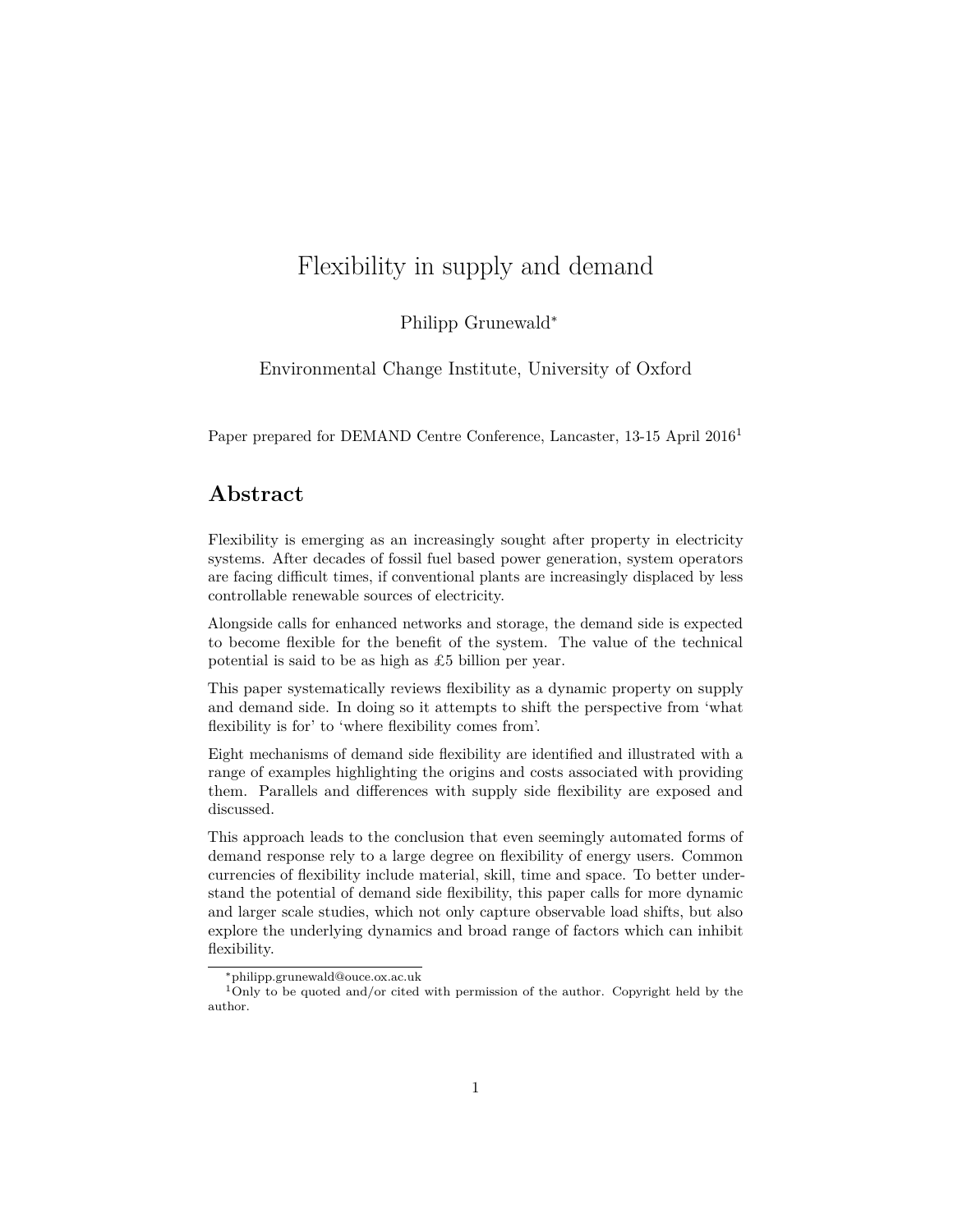## **1 Introduction**

The UK energy system is in the early stages of a fundamental transformation. The established order of easy to control, large scale, centralised power stations is rapidly being displaced by new, smaller, distributed and harder to control renewable generators.

Despite their reputation for being 'expensive', the operating costs of renewables are lower than fossil fuelled electricity. In wholesale markets renewables are out-competing conventional plants, displacing their energy and driving up their operating costs.

While the displacement of high carbon electricity with low carbon alternatives is desirable, the process has an unintended casualty: flexibility. Flexibility is a convenient by-product of conventional generators. This system property is being lost at the very time when variable sources of renewable energy require greater flexibility for their integration.

In this paper we will ask what flexibility is and what it is needed for in the electricity system. We will explore where flexibility comes from in the context of an energy system and how the demand side would provide it with mechanisms such as Demand Side Response (DSR).

This paper is not concerned with assessing the potential or likely availability of flexibility. It is instead taking a more fundamental perspective of the origins and costs of 'being flexible', which is intended to sharpen our focus when evaluating current and potential future sources of flexibility. The study forms part of a wider effort to understand household electricity consumption and its flexibility. (Grünewald 2015, Grunewald15a)

DSR is commonly defined as 'a change in electricity use in response to an incentive such as price'. (Darby and McKenna 2012, McKenna, Grünewald, and Thomson (2014) and Roscoe and Ault (2010))

For a deeper understanding of DSR it may be necessary to understand how the 'change in electricity use' is achieved at household level. What are the mechanisms that provide the flexibility to respond to incentives? What factors could inhibit flexibility and are price signals well placed to overcome them?

### **1.1 Energy, power and flexibilty**

The relationship between energy, power and flexibility in physical terms is one of simple derivatives. The mathematical notation in Figure 1 is intended to underline the basic nature of the relationship. The rate at which energy is consumed over time is power. When the rate of energy consumption increases, as shown by the steeper slope in the middle section of Figure 1, more power is required to serve this need.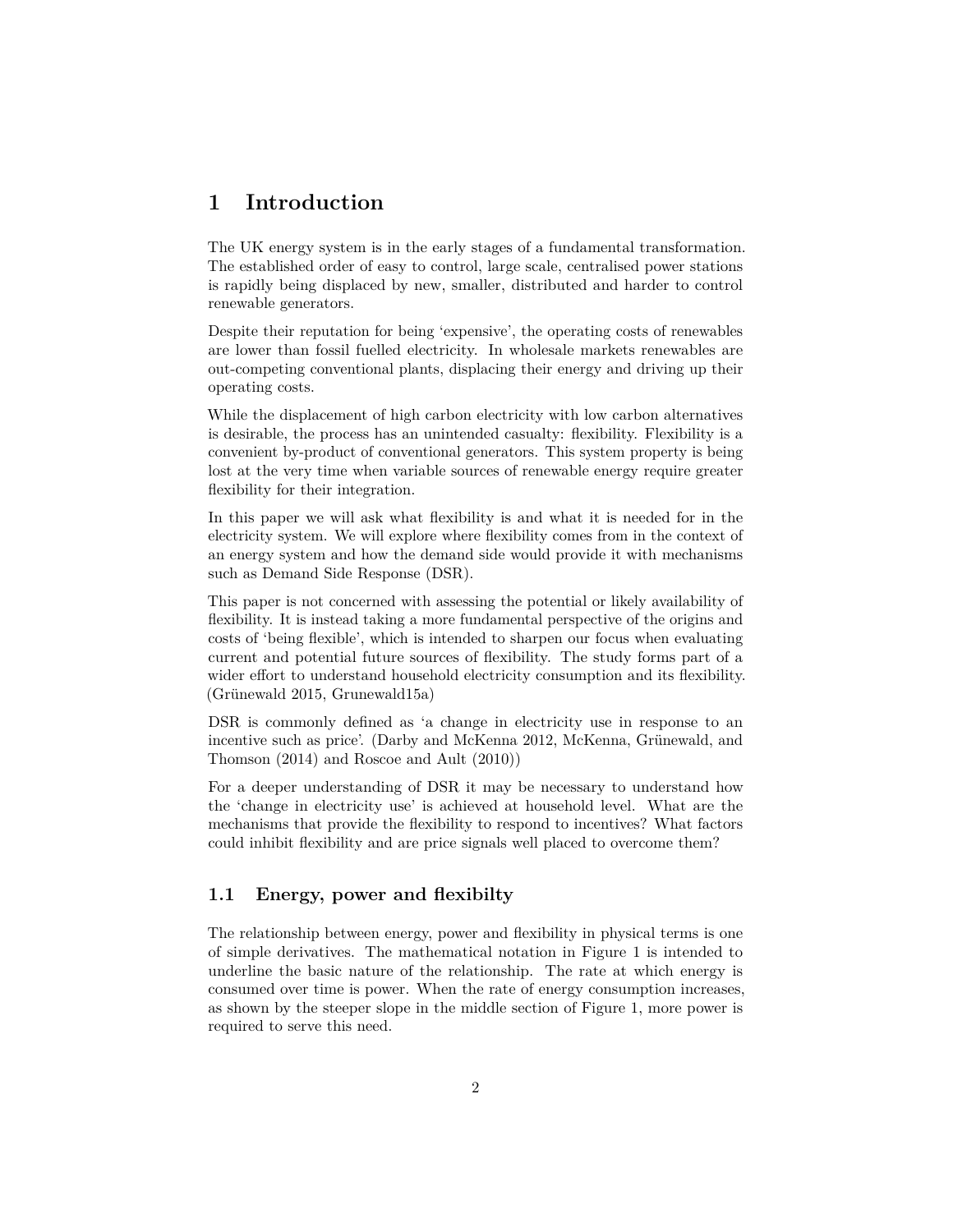

Figure 1: Energy, Power, Flexibility - a relationship of derivatives

The relationship between power and flexibility is analogous. When more power is required, generators have to 'ramp up', which requires them to be flexible. As the need for power reduces, flexibility is required again, this time to 'ramp down' power. The rate at which power changes in time is proportional to the scale of flexibility required.

This definition provides a clear and simple measure of flexibility from a supply side perspective. It may, however, not be appropriate when exploring demand side flexibility. This paper will therefore systematically go through the ways in which different sectors provide flexibility, explore what the origins of this flexibility are and where the cost of providing it may be located.

Based on this more nuanced understanding of different mechanisms of providing flexibility, we will explore to what extent flexibility in the residential sector could be observed, measured or even influenced.

### **1.2 Time and time scales**

Time and flexibility are inextricably linked in several ways. Flexibility exhibits:

- **time specificity**: By its nature, flexibility cannot be shifted in time itself. Being flexible before or after an event that requires flexibility is of no value.
- **change in time**: Flexibility is a rate of change over time, expressed as power per unit time.
- **duration**: Flexibility is provided for a given period of time.
- **lead time**: Some flexibility is required on short notice, other flexibility can be forecast and prepared for.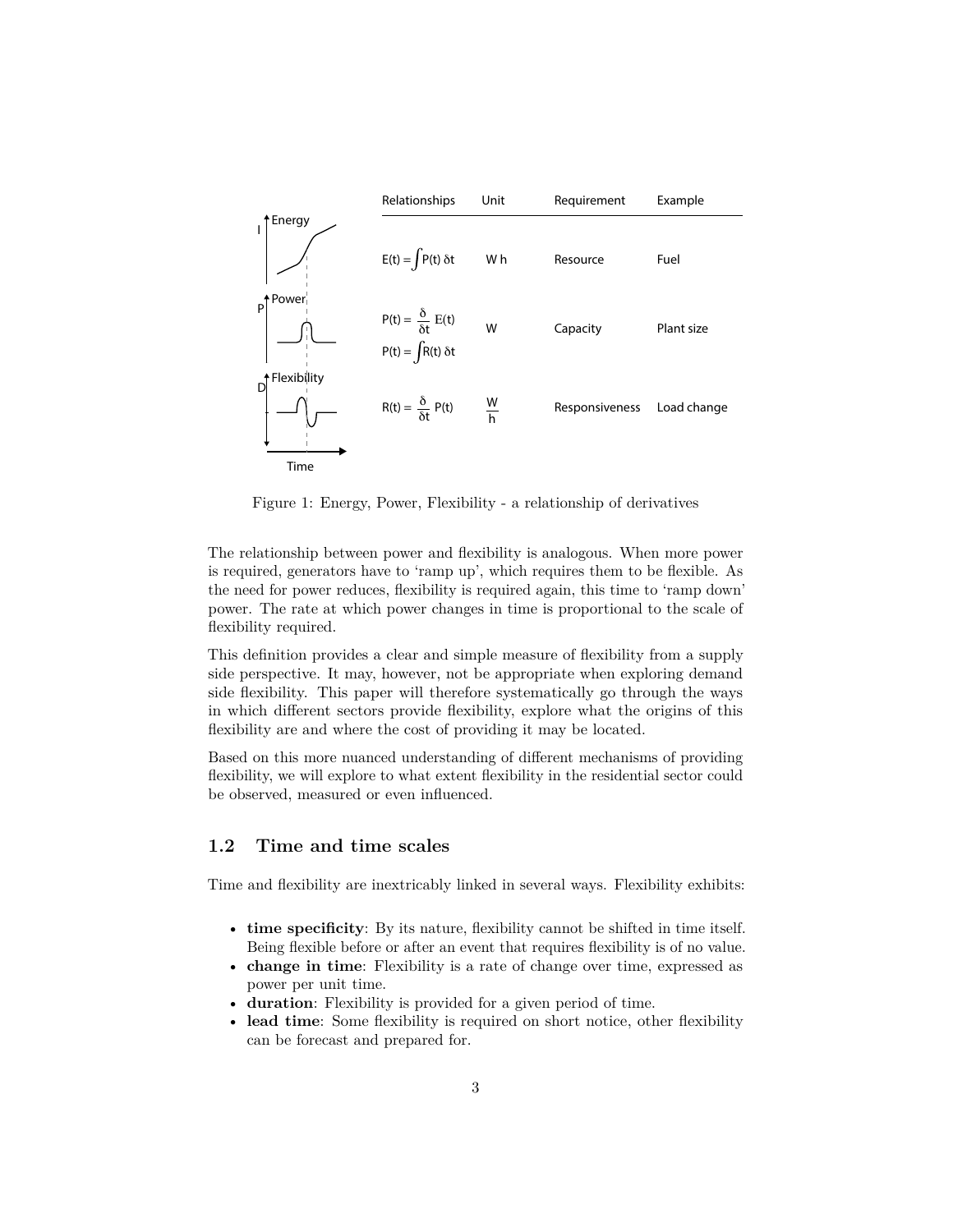The latter three of these can cover wide ranges. The rate of change can be a matter of seconds, or a change could take place over a generation where social practices gradually adapt to new forms of provision. The latter has been observed in the form of deliberate promotion of electrical goods in the 1950s, 60s and 70s, including night storage heaters to diversify the load profile to suit large scale baseload generation. The transition from lighting dominated load profiles in early networks towards the more diversified modern system is shown in Figure 2. Similar long term transitions could be envisaged to shape future load curves, drawing on flexibility in social practices.



Figure 2: Evolution of residential and national winter load profiles

The duration over which flexibility is required also follows broad ranges. Load profiles have diurnal and seasonal components. Some response needs can be instantaneous, such as a sudden failure of a generator or a surge in demand during the departure of an electrically powered train. The rate of change in net demand increases further with wind and solar generation. (Sinden 2007)

The notice period can have an important bearing on the availability of different kinds of flexibility. Some forms of flexibility can be available at all times and on short notice. Others can increase their flexibility by taking preparatory steps. For thermal generators it could take a several hours or even days to start up from a cold state. Grünewald and Torriti (2013) argue that demand side responses could be enhanced with longer notice periods. Activities could be rescheduled or chillers run in anticipation of a later response requirement. Forecasting, both on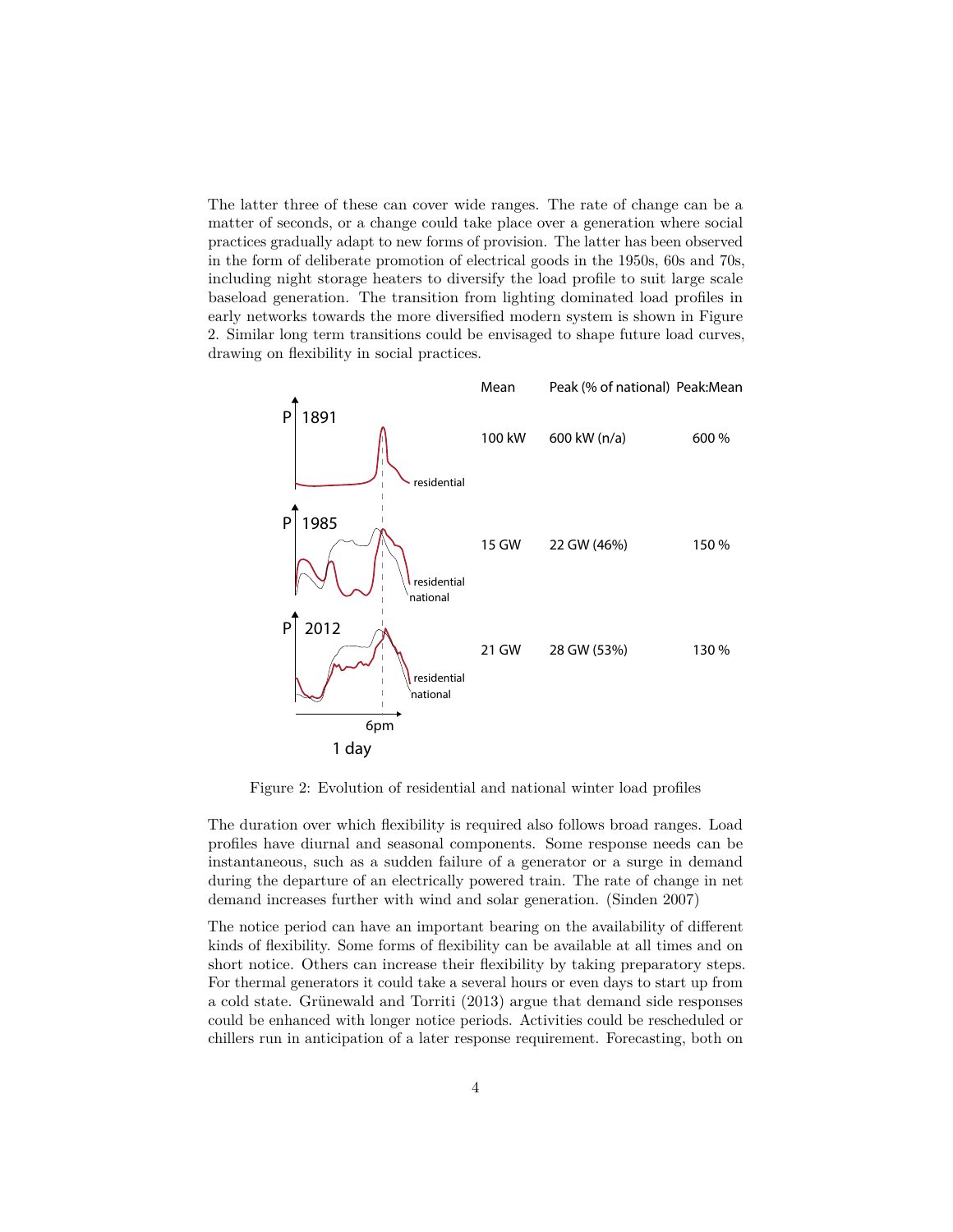the supply and the demand side, can help to increase notice periods and could thus help to provide greater flexibility at lower costs.

## **2 Flexibility in electricity systems**

Electricity systems have evolved with remarkable degrees of flexibility. This development was in part the result of fortunate properties of dominant forms of generation, rather than the particular focus of central planners or regulatory bodies. It is important to note that flexibility in electricity systems is by no means a new requirement. Load profiles have always fluctuated. In the early days, when the only energy service provided was lighting, the evening ramp up was greater than it is for the more diversified load profiles of today (see Figure 2), prompting widespread deployment of batteries in DC networks prior to 1910. (Schallenberg 1981)

Ever since the invention of the electricity meter in the 1890s, the value of this flexibility has largely gone unnoticed in an environment that was initially seeking to reward the provision of electricity measured as *energy*. More recently, concerns over peak capacity provision have prompted several European Governments to adopt Capacity Mechanisms, which reward *power*. Flexibility is the logical next derivative in the sequence of energy, power and flexibility.

In the UK and many other liberalised markets, flexibility is rewarded on the supply side through numerous markets classified as axillary services, balancing markets and other contracts for fast response. While such markets offer revenue for existing flexible assets, they have as yet not succeeded in delivering significant new forms of flexibility (Torriti and Grunewald 2014).

### **2.1 Supply side flexibilty**

The flexibility of current power systems is said to rest on four mechanisms (Strbac et al. 2012):

- 1. Flexible Generation
- 2. Networks and interconnects
- 3. Storage and
- 4. Demand response

Each of them will be briefly discussed here. Flexible generation will be broken up into active provision (load following) and a more passive feature drawing on grid frequency.

**1a. Load following thermal plant.** Overcapacity is the first necessary condition for this form of flexibility. Power station are able to respond to upward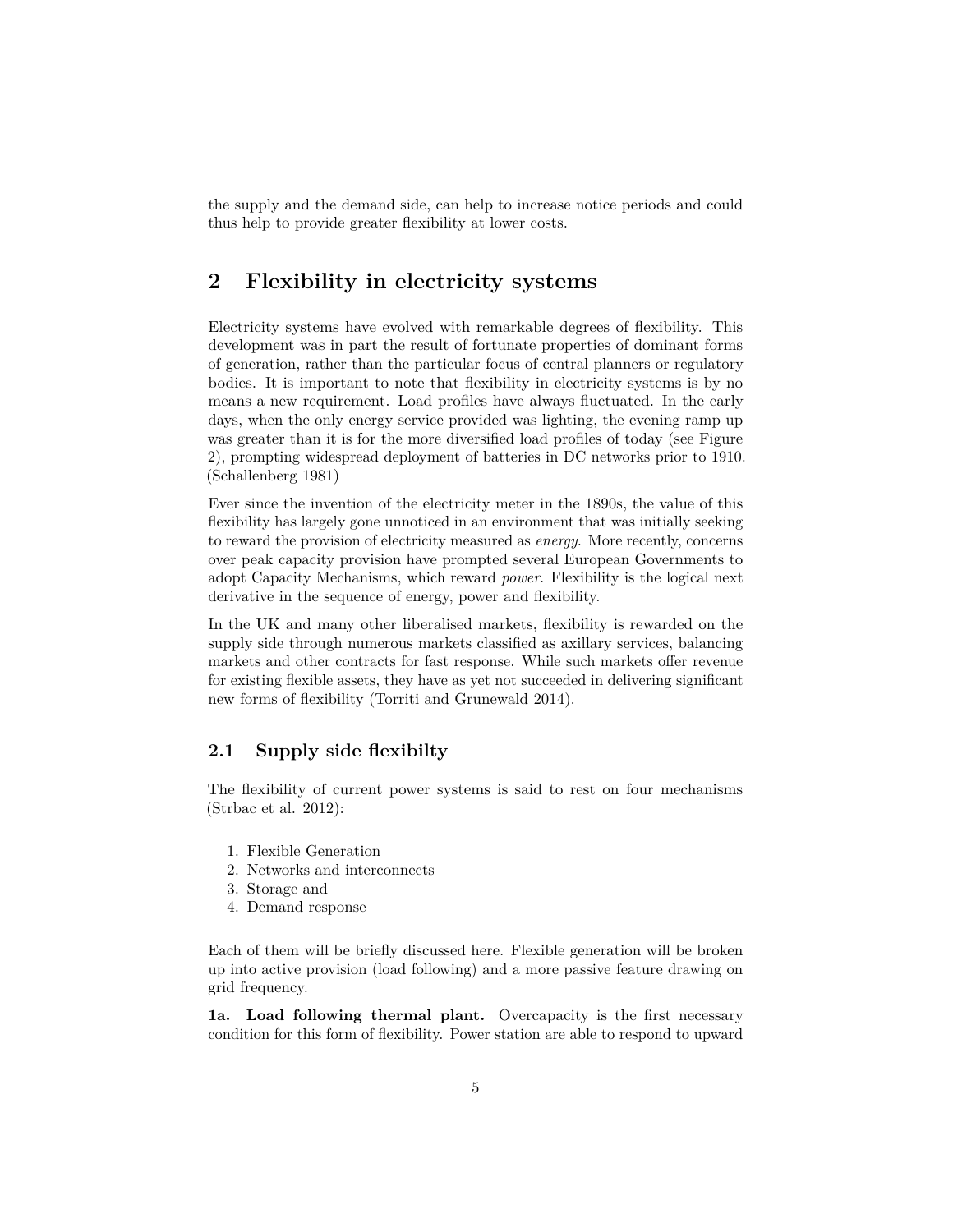changes in demand so long as they are not already running at capacity. Load factors (the ratio of what could have been generated with a given capacity and its actual output) for most power stations is somewhere between 55 and 85%. This leaves some headroom at most times. For short periods of time, rated capacity can even be exceeded, at the expense of maintenance costs or plant life. In order for a power station to provide a downward flexibility it has to be running in part load.

Thermal power stations, as their name suggests, rely on a thermal gradient to generate power. This is typically achieved by heating water by burning fossil fuels or nuclear reaction. The rate at which this change in heat can be achieved depends on the plant design and the willingness of its operator to suffer thermal stresses, which can increase maintenance cost or shorten the lifetime of the plant. Power stations that are not already running will take longer to ramp up from a 'cold' state. As with the need to part-load a plant for downward response, enhanced flexibility can require keeping a plant 'spinning', even if it is not the most economical asset to dispatch.[2](#page-5-0)

**1b. Grid frequency.** The rotating mass of thermal generators spins at a synchronised rate of 3000 rotations per minute (hence the grid frequency of 50 Hz). Sudden changes in demand can be 'ironed out' by drawing on the inertia of this rotating mass, in essence using it like a flywheel storage device. Allowing the grid frequency to drop from 50 Hz to 49.5 Hz is equivalent to nearly 1 GW of generation being avoided. The service provided by the lower frequency is reduced - AC motors run a little slower and clocks fall slightly behind the time. For this reason the system operator will endeavour to compensate with higher frequencies later in the day to balance this effect. It is the customers who provide flexibility by tolerating these fluctuations.

**2. Networks and interconnects.** If we consider networks to consist of wires and transformers, then it is immediately apparent that, apart from negligible capacitance effects, no flexibility is provided by networks themselves. Electricity networks differ in this regard from gas networks, which offer considerable storage in their 'line pack'. The reason 'smart grids' are often cited as sources of greater flexibility is that these either comprise elements of storage or because they facilitate access to flexibility in other parts of the network. Akin to the presence of overcapacity being a necessary condition for load following on the generation side, so is the presence of sufficient network connectivity a condition to access these forms of flexibility.

The same applies for interconnectors. The UK has a combined interconnector capacity of 4 GW used for bi-directional flows between the UK, the Netherlands, France and Ireland. Responses on different time-scales can be facilitated, provided the national system on either side has the flexibility to absorb this change. Interconnects are thus merely a pathway to 'other countries flexibility'.

<span id="page-5-0"></span><sup>2</sup>flexible plant tend to be less efficient and thus more polluting than assets which seek to run at higher load factors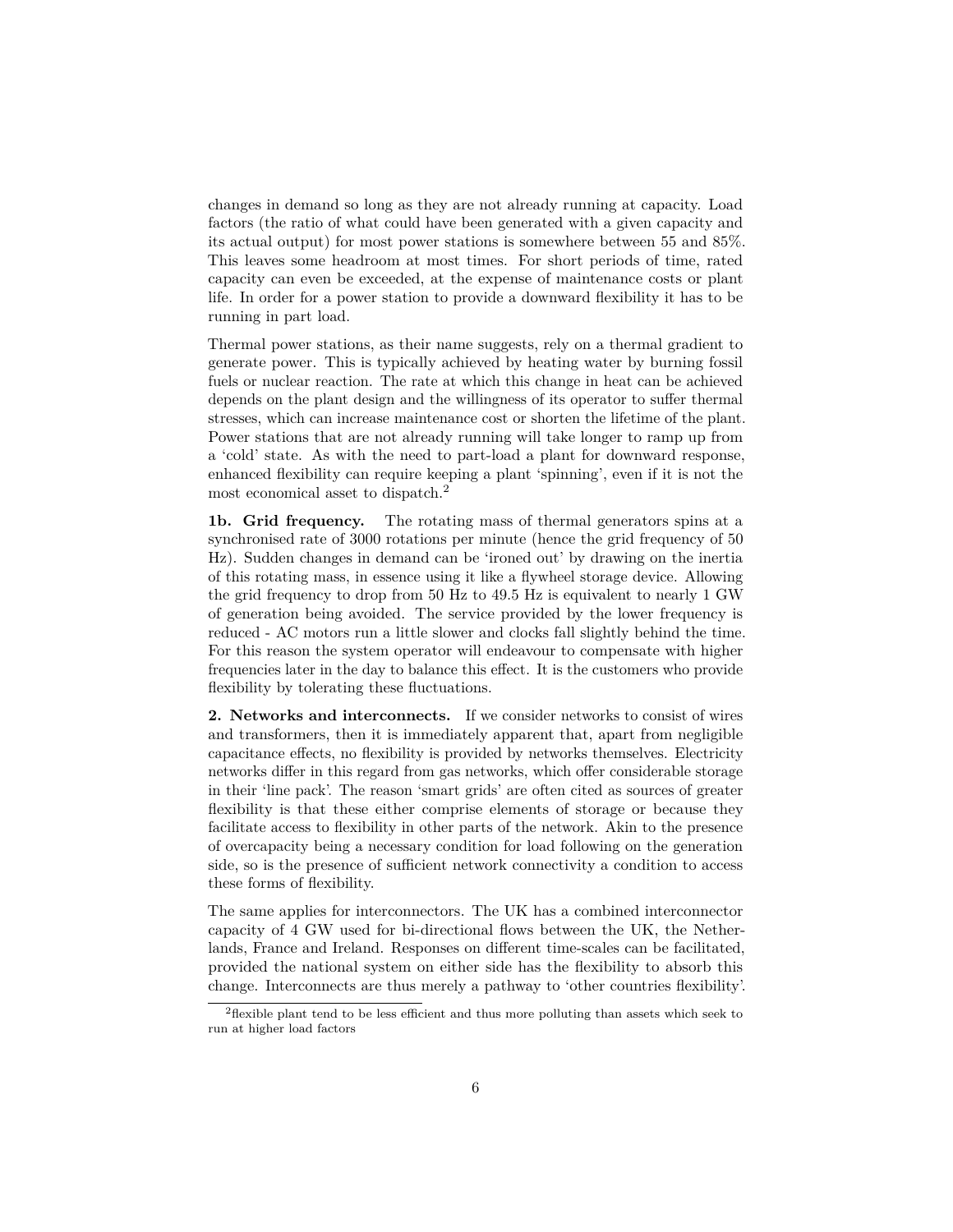The benefit from a macro-economic perspective is that different regions may have different characteristics, which offers opportunities for trading flexibility. However, if the connected systems have consistently different levels of need, the interconnector capacity will be used to provide power rather than flexibility (when operating at either end of its transmission-capacity the room for flexibility is restricted in much the same way as observed for power stations).

**3. Storage.** The installed electrical storage capacity in the UK is small (less than 30 GWh compared to over 100,000GWh in gas and coal). However, this capacity is highly flexible. Dinorwig pumped hydro storage can provide up to 1.8 GW in as little as 16 seconds from a spinning start. This can be used for upward or downward changes. Such fast responses are only required for short periods, such that the storage capacity of up to five hours does not tend to provide a limiting factor.

**4. Demand response.** Large users, such as aluminium smelters, benefit from lower electricity prices in return for a willingness to be disconnected on short notice. Other demand responses include commercial air conditioning loads and diesel generators located 'behind the meter', thus appearing to reduce load when generating (Grünewald and Torriti 2013). Residential demand response does not yet play a noticeable role in system operation and will be discussed in the next section.

Having listed these forms of flexibility, it is worth noting the fundamental differences between them. The origin of flexibility is very diverse, as is the cost they incur. All of them rely on facilitating conditions, such as sufficiently oversized capacity or networks. This concept of redundancy will re-emerge in the next section in the context of residential demand response.

Load following has a material cost due to the stress is causes the plant itself, whereas grid frequency borrows from society's 'tolerance' of fluctuations in power quality. This effect may largely go unnoticed and it thus a very mild form of the sacrifice made by the contractor of interruptible supply.

The comparison has shown that interconnectors do not provide flexibility themselves and merely facilitate access to flexibility, which could be any of the above forms of flexibility, depending on the way in which flexibility is provided in the connecting system.

Storage appears to have an inherent ability to respond to load changes, which applies to technologies other than pumped hydro in similar ways. The cost of providing this service is partly in the opportunity cost of having a limited capacity with which to satisfy potentially more valuable future response requests, as well as depreciation of a limited cycle life.

It is worth noting that system flexibility is provided in concert. The range of time-scales concerned allow a portfolio of solutions to hand response along a sequence of action. For instance, the rapid availability of frequency drops only needs to be maintained for as long as the next response mechanism needs to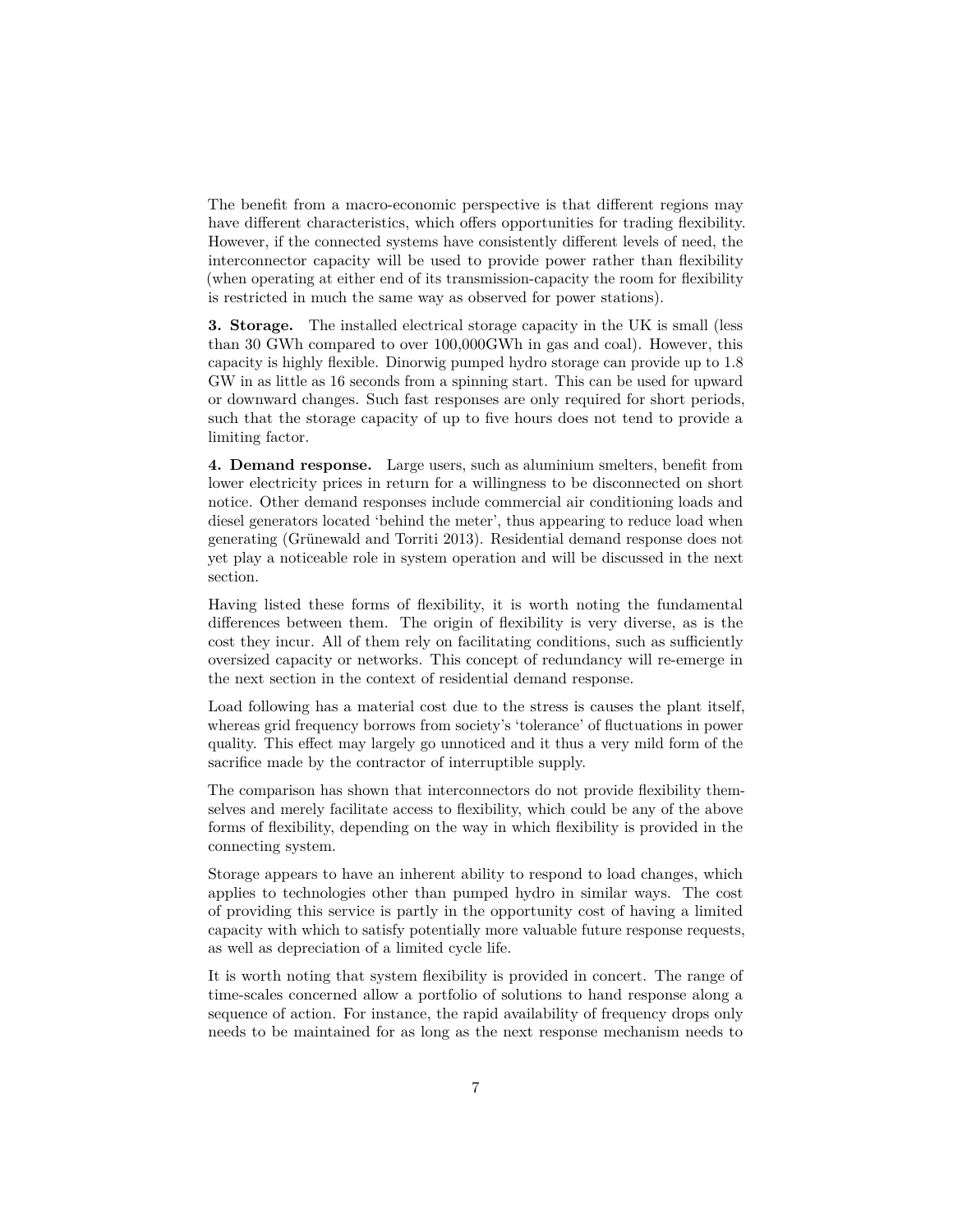prepare and take over. In this sense the breadth of demand side mechanisms could offer a valuable resource, provided the time scales are well understood and aligned.

In summary, supply side flexibility incurs not only operational costs, but relies on a combination of infrastructure and material redundancy, system tolerances and operational knowledge.

## **2.2 Flexibility on the demand side**

Unlike supply side flexibility, which can be observed directly as a change in power, demand side flexibility is a change with respect to a 'counterfactual' or 'baseline' profile. Once a change has occurred, the baseline can no longer be observed, making the 'measurement' of flexibility at household level statistically more challenging. Figure 3 shows three modes of change which a baseline could experience.

Two fundamentally different categories can be distinguished (at least theoretically):

**Appliance led**: A appliance, automation or remotely initiated change in the physical operation of an appliance. This is often claimed to have no bearing on the energy service recipient.

**Practice led**: A change in load which is brought about by people doing things differently. Unlike the appliance led response, the energy service provision can be different in time, place or nature.

This seemingly clear distinction quickly blurs when interrogating the origins of flexibility more deeply, as we will attempt to do in the next section.

#### **2.2.1 Appliance led responses - efficiency and 'smart' appliances**

Automation and smart appliances are often cited as modes that do not necessarily have a bearing on everyday life.

We can distinguish four mechanisms of flexibility offering such automated solutions:

- 1. Reduce load (type a)
- 2. Substitute energy vector or location (type a\*)
- 3. Shift load backward in time (type c)
- 4. Shift load forward in time (type b)

These four modes are shown in Figure 3 and can be further illustrated by examples. A more extensive list of examples is shown in Table 1.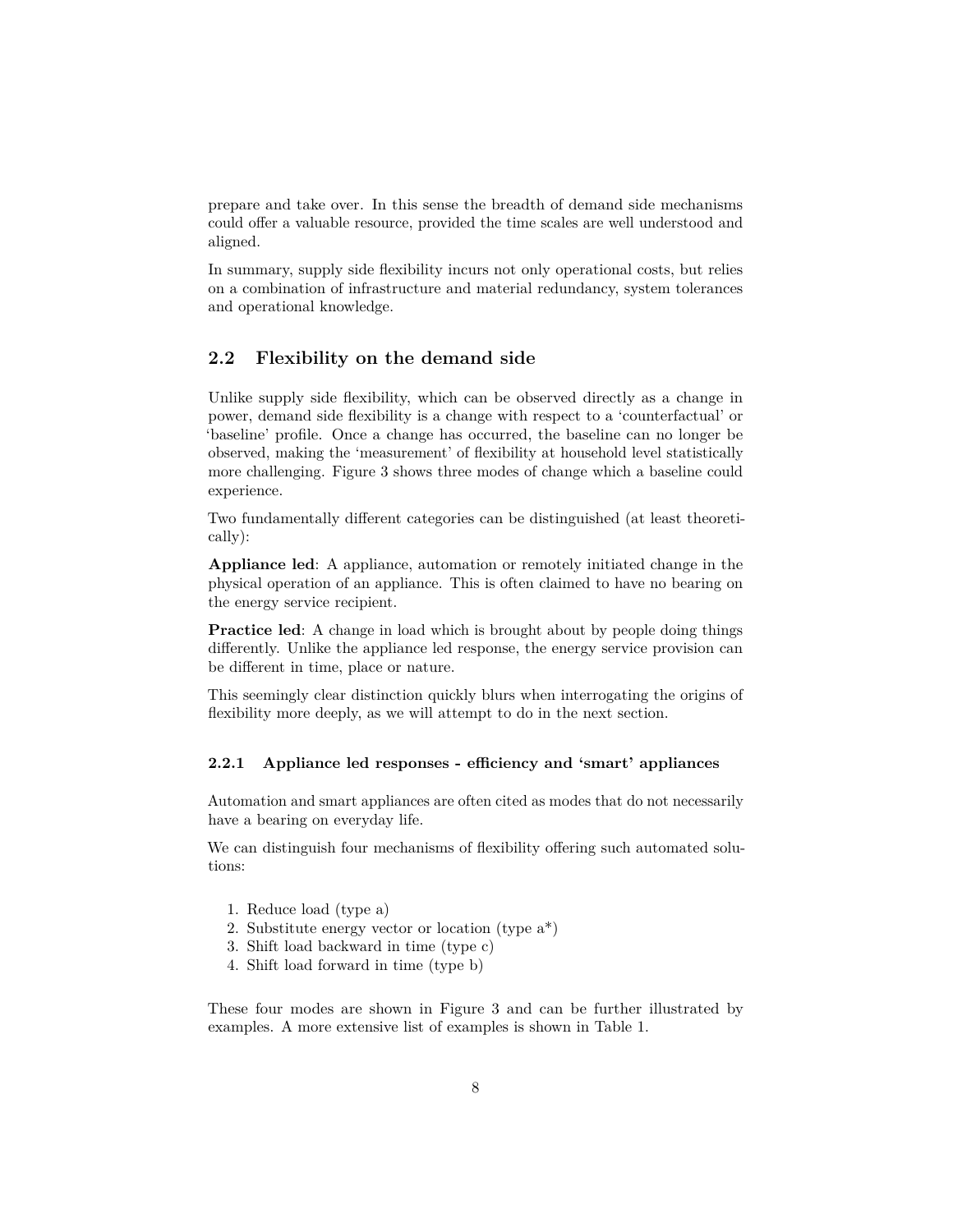

Figure 3: Shift modes and their effect on load profiles

**1. Load reduction**: A reduction of load can be achieved with more efficient appliances or 'smart' automated features.

Efficiency measures have persistent and long lasting effects on load profiles. As illustrated in Figure 3a, the reduction in load resulting from efficiency is persistent, notwithstanding possible rebound effects (Sorrell 2007). For example, the roll out of more efficient lighting has contributed to a reduction in peak demand, especially because the timing of lighting coincides with peak demand periods (see Figure 2). (Boardman 2014)

Smarter use of electricity could facilitate the avoidance of waste. An example could be a motion sensitive light that switches off when no person is around. This energy is not so much shifted, as it is avoided altogether or 'shifted to infinity' (Figure 3a).

**2. Substitute energy vector or location**: An alternative means to achieve an indefinite displacement of load is to shift towards an alternative form of energy or relocate the use of energy. A switch of fuel could be provided in the form of a dual fuel boiler or heating system that automatically switches between electricity and gas. The switch of vector need not have any bearing on the service provision itself. It does however require redundancy of capacity in the system (including it's supply infrastructure).

Many households already have (and routinely make) a choice between energy vectors, when choosing between electric kettles or gas fired hobs to boil water.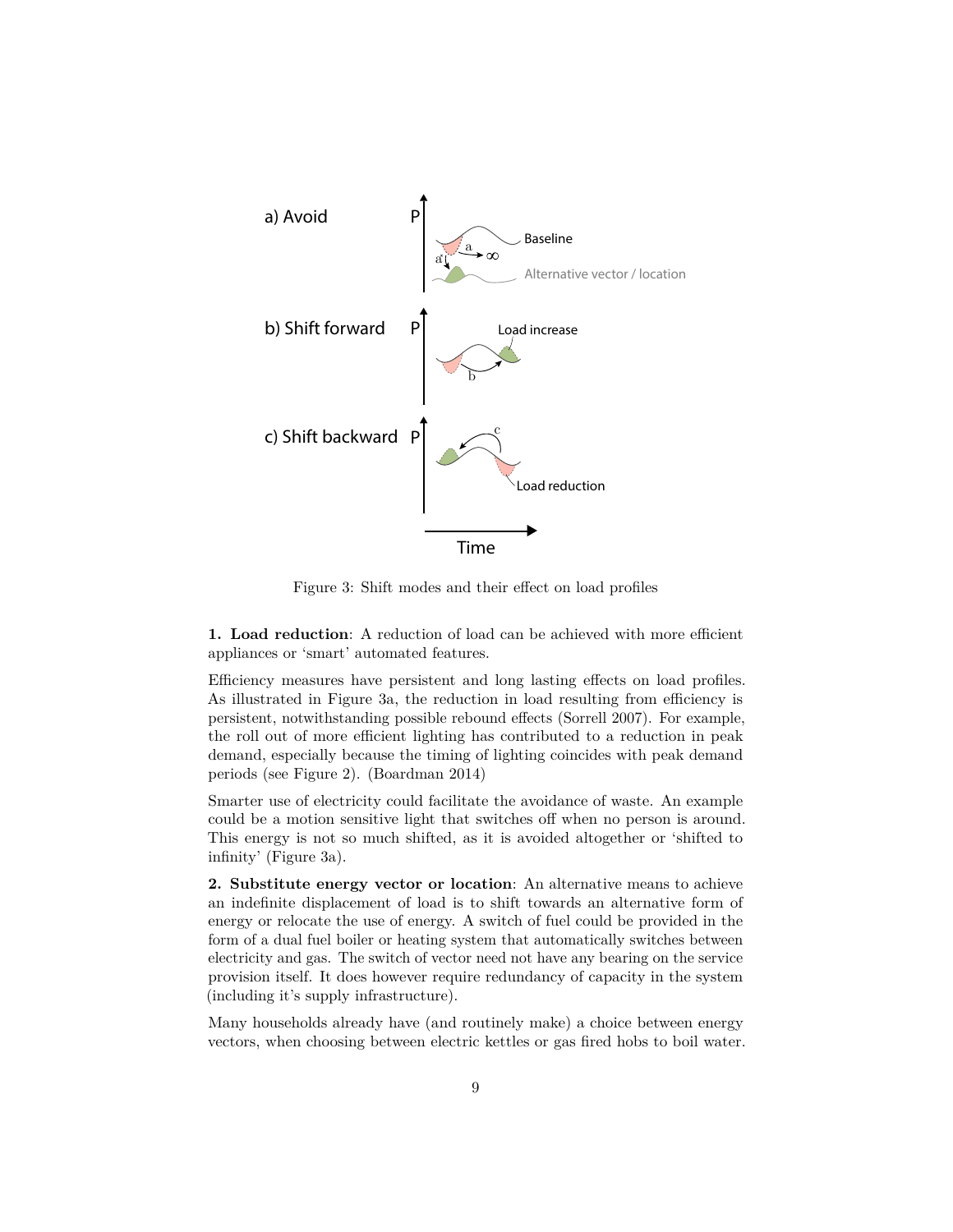This choice is currently driven by factors such as speed, convenience, quantity required and final use. System benefits are not necessarily a consideration.

A location switch may still use the same energy vector, but in a remote and therefore potentially less constrained part of the network. Energy intensive computations can be performed on remote machines, some of which are deliberately located in places where energy and cooling power are abundant. As with the fuel switching example, redundant computing capacity and appropriate network infrastructure is needed to be able to make such a switch.

**3. Shift load forward in time** A classic example of a forward shiftable load is the washing machine with a delayed start feature. If the wash is not required immediately, a delay function will allow the appliance to schedule the exact time for the run based on price or other signals. While this may appear 'automated', several interactions with the user still apply. The machine may make a noise which is not amenable at certain times, either because people wish to be in that space, or because it falls into a period when quietness is expected. The unloading time required forward planning by the user, especially when wet clothes being left in the machine are a concern. Data on combined washer-dryer usage suggests that these are more likely to be used over night, avoiding the issue of damp clothes at the expense of higher consumption on the drying cycle. The tension between efficiency and flexibility will return later on.

**4. Shift load backward in time** Fridges or air-conditioning units operate cyclically and could shift their chilling cycle in both direction to an earlier or later time. This is possible because the temperature tolerance with upper and lower temperature bands, combined with the thermal mass of the chiller and any contents, provide the capacity that affords flexibility in time. This capacity can be used to front load the chilling operation, or to suspend it for some time. The term 'tolerance' appeared above in the context of power quality where it referred to gird frequency. We will return to the underlying relationship when interrogating who the 'tolerating party' is in Section 3.

The difference between a load suspension (a) and a load shift (type b) can be subtle. For instance, reducing the power of a kettle or mower will not result in an energy saving, since the same amount of energy is still required for the service to be completed. Using less power means the activity takes proportionally longer and total consumption may in fact increase, because thermal losses (in the case of the kettle) are higher over the longer heating cycle.

Reducing the power of a TV by dimming its display, on the other hand, is a load suspension, since the device will not operate for longer in response. Washing machines could do either. The cycle could be lengthened, reducing power, but keeping the total energy consumption constant, or the cycle time could be kept constant, but running at lower power (less hot water, lower spinning speed), resulting in power and energy reduction.

These examples have already shown that the claim these measures would not impact the users does not stand up to scrutiny. Even in cases where the operation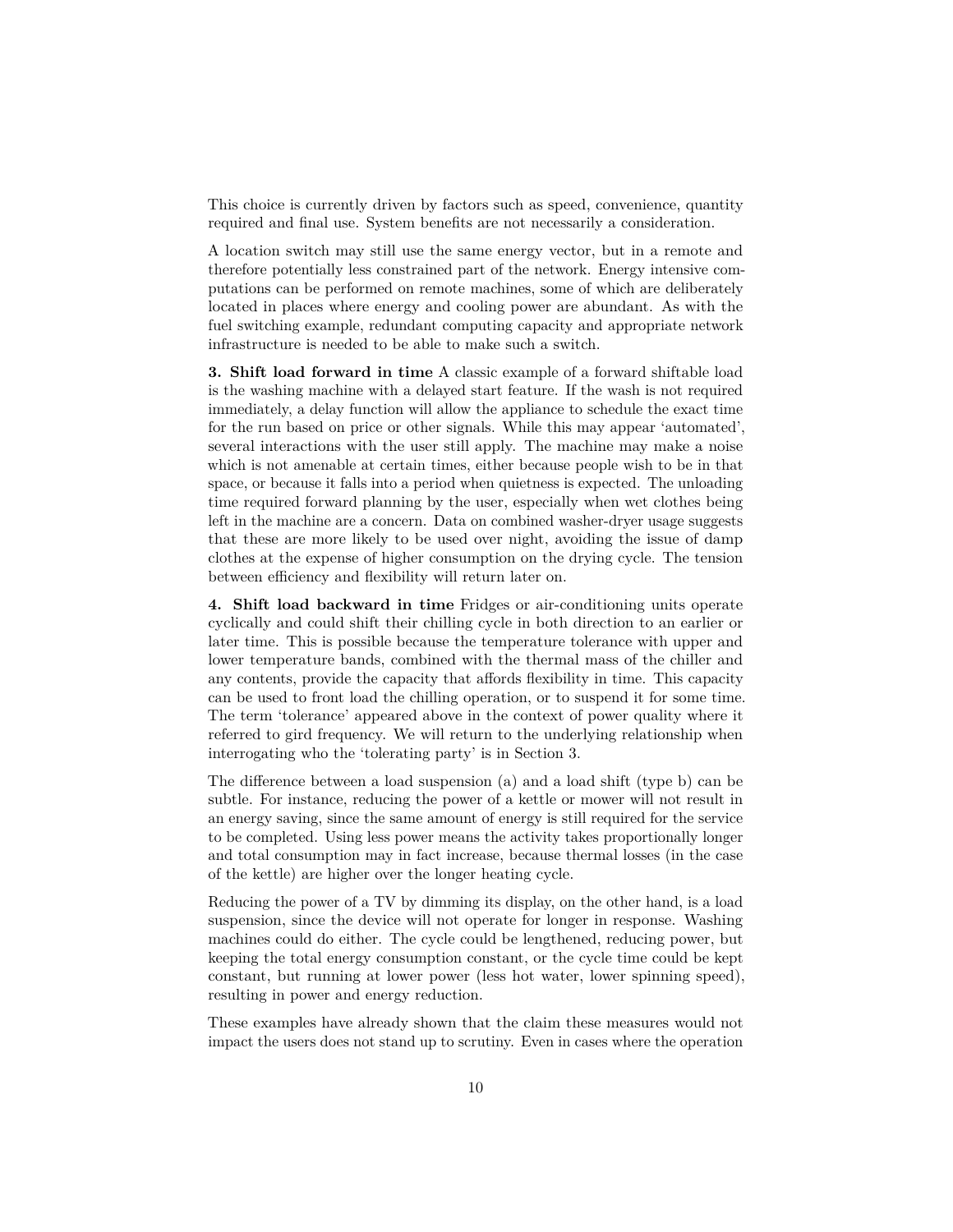barely touches everyday life, the technology choices have cost implications and take up space - space being one of the enablers of flexibility, as we will discuss later on.

#### **2.2.2 Practice led responses - changing what we do**

All of the examples above were intended to show how load profiles could be altered without impacting (at least in theory) on the service provision and their users in very noticeable ways. We now consider a very different category of flexibility, one that has a distinctively human element involved.

Turning from the appliance to the energy service itself offers further mechanisms for flexibility.

These are:

- 5. Shift the practice in time
- 6. Substitute the practice
- 7. Substitute service provision to metabolic energy
- 8. Change the practitioner

Again, these cases and their sources of flexibility are best illustrated with practical examples.

**5. Shift the practice in time**: Changing the timing of a practice is what is traditionally thought of as 'behavioural load shifting'. The assumption is that all the same activities still take place and that merely their sequence is reordered. If one would normally eat before watching TV, reversing the order results in a load shift. Evidence available to date does not allow to say whether this type of shift is in fact performed in practice. It serves here more as a theoretical concept. Why it may not be as common as perhaps assumed in some studies becomes apparent when exploring what is involved on the user side.

Activities are linked to each other (preparing food before eating it), they can be place specific (the TV in in the living room, meals are prepared in the kitchen and consumed in a separate room), time bound (screening of a TV event) and, most complex of all, can relate to other people who may have their own set of constraints and dependencies (not wanting to watch that TV programme, being hungry now, having other plans).

Any change in the timing of one practice can therefore trigger a whole web of consequential 'fallout'. All of these constitute costs of the flexibility provision and include material, time, space and mental flexibility.

**6. Substitute the practice**: Instead of shifting a practice in time, it is also possible to maintain the sequence of activities, and to substitute practices that deliver similar outcomes. Having a cold meal instead of a hot one, or watching TV on a battery powered mobile device instead of a large stationary screen,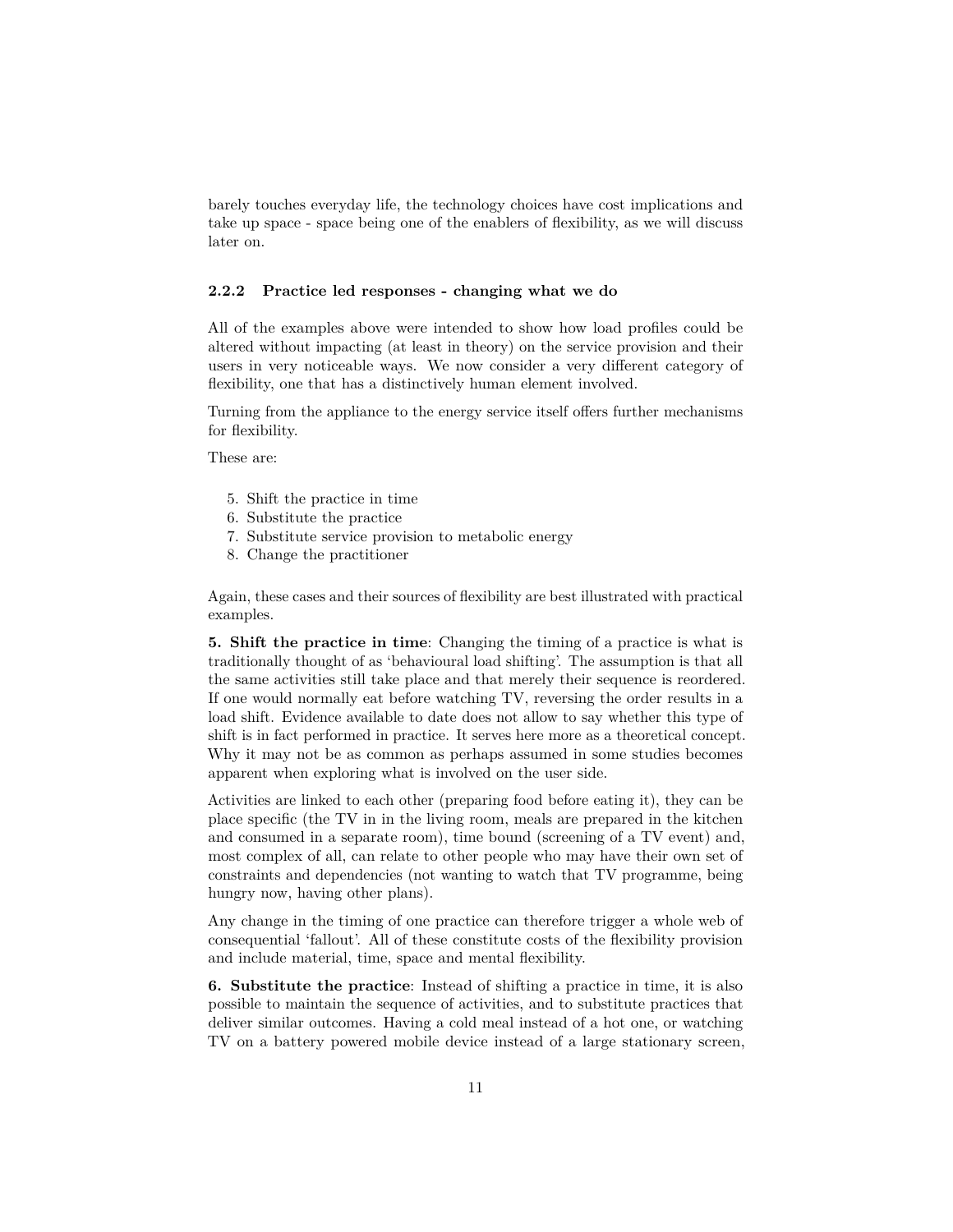would result in a load reduction and/or shift. The capacity required includes both material (the mobile device, a fridge to keep different food options on offer), skills (different means to prepare a meal) and a willingness to make a sacrifice (less taste, smaller screen).

**7. Substitute service provision to metabolic energy**: Substituting an energy service to metabolic energy is a special case of 2. and 6. combined. In practice this is a return to the manual performance a practice, be that using a hand mower instead of a motorised one, mixing dough with a spoon rather than a blender, using body heat to keep warm by wearing a jumper, cycling or waling instead of driving. These examples suggest a possible upside to changes in practice for health and well-being. However, lifestyle changes not only carry a cost to the practitioner to learn and adopt them, the advocacy of such changes could have a high political price.

**7. Changing the practitioner**: Changing the practitioner could take many forms. Having laundry done by a service provider would move the energy consumption to another part of the grid and potentially a different time. The energy intensity of the service may further be reduced through efficiencies of scale. Other examples in Table 1 include going out for dinner instead of cooking. Often the additional condition for such flexibility is the presence of such external offerings. If the only local pup has been closed, the cost of going out increases.

As with the supply side forms of flexibility, a comparison of the origins of flexibility can give a sense of the diversity at play.

## **2.3 Origins of Flexibility**

Table 1 gives an overview with examples of possible response mechanisms for different activities. Five columns indicate the resources that are required for each response mechanisms.

*Personal change* captures any impact, small or large, on at least one individual, such as a change in the quality of their experience or a change to timing or location of their activities. The cost associated with this resources is one of personal satisfaction.

The second column captures *related changes*, including impacts on others, friends or family members, who are affected by a change in collective activities, sequences or space allocation. Flexibility drawing on this resource may require an element of negotiation and could bring about inter-personal tensions.

Some responses require *skills or knowledge* to be performed. Where such skills already exist, they form part of the flexibility capacity, where they don't, learning forms part of the cost of flexibility.

*Appliance features*, such as material requirements, 'smart' features or additional equipment, are marked in column four. Resources that are physically remote,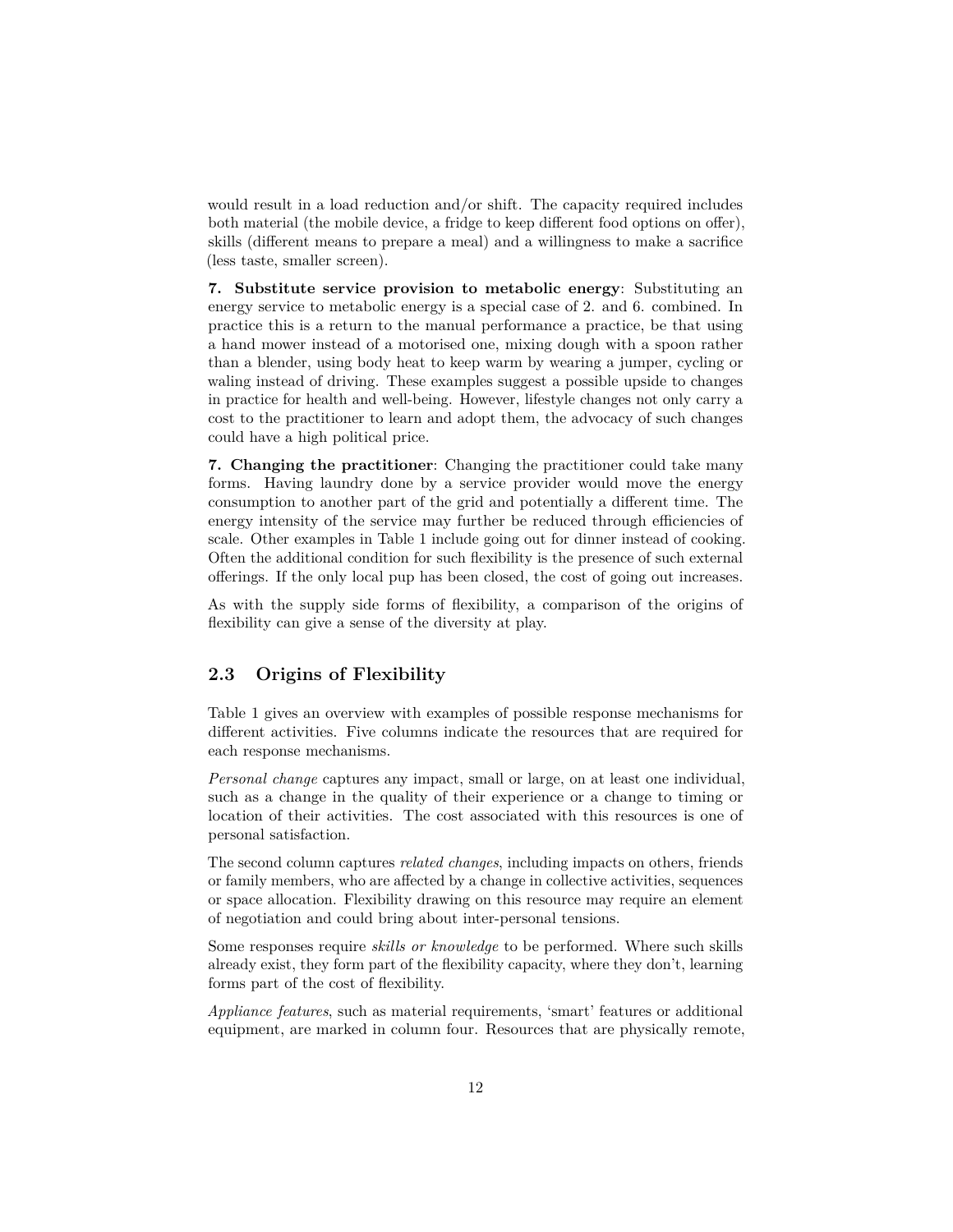|                 |                                 |                              |                                                 | Rear Cross Rear<br>Appiance Feature<br>Postonal Change |                                                  | / Knowledge<br>Appince Keature<br>Exemplo resource<br>Related Changes<br>Postonal Claydes |
|-----------------|---------------------------------|------------------------------|-------------------------------------------------|--------------------------------------------------------|--------------------------------------------------|-------------------------------------------------------------------------------------------|
| Shift mechanism |                                 | Exempt Regular<br>Shift type |                                                 |                                                        |                                                  |                                                                                           |
|                 |                                 |                              | Boil water with electric kettle for meal        |                                                        | Mow the lawn with electric mower                 |                                                                                           |
| Appliance led   | 1 Reduce load                   | $\overline{a}$               | More efficient kettle                           | $\circ\circ\bullet\circ$                               | More efficient mower                             | OΟ                                                                                        |
|                 | 2 Substitute energy vector      | $a^*$                        | Heat water with gas                             |                                                        | Use a petrol mower                               |                                                                                           |
|                 | 3 Shift forward                 | b                            | Boil with less power<br>(delaying the meal)     | ∙ ● ⊙                                                  | Reduced power, slower<br>mow                     | .                                                                                         |
|                 | 4 Shift backward                | $\mathsf{C}$                 | Smartly anticipate and<br>pre-boil              |                                                        | Higher power, earlier<br>completion              | $\bullet$ $\circ$                                                                         |
| Practice led    | 5 Shift practice in time        |                              | b,c Change mealtimes                            | $\bullet\bullet\circ\circ$                             | Reshedule mow                                    | $\bullet$ 00                                                                              |
|                 | 6 Substitute practice           | a                            | Change the meal plan<br>(no need for hot water) | $\bullet\bullet\bullet\circ\circ$                      | Adopt a preference for<br>longer grass           | $\bullet\bullet\circ\circ$                                                                |
|                 | 7 Substitute metabolic energy a |                              | Eat uncooked food                               | $\bullet\bullet\circ\circ$                             | Use a hand mower                                 | $\bullet\bullet\circ$                                                                     |
|                 | 8 Substitute practitioner       | $a^*$                        | Go out for dinner or<br>order in                | ∙•⊙•                                                   | Employ gardener,<br>robot mower                  | ∙•⊙•                                                                                      |
|                 |                                 |                              | Run washing machine                             |                                                        | Watch TV                                         |                                                                                           |
| Appliance led   | 1 Reduce load                   | a                            | Low energy cycle                                | $\bullet$ $\circ$                                      | Dimmed screen                                    | $\bullet$ $\circ$                                                                         |
|                 | 2 Substitute energy vector      | $a^*$                        | Pre-heat water<br>with gas boiler               | ◦◦◦◦                                                   | Use a mobile device<br>(charged elsewhere)       | $\bullet\bullet\circ$                                                                     |
|                 | 3 Shift forward                 | b                            | Run a slow /<br>delayed programme               | . 0                                                    | Use a mobile device<br>(charge later)            | $\bullet\bullet\circ$                                                                     |
|                 | 4 Shift backward                | c                            | Run faster programme                            | ∙●●○                                                   | Use a mobile device<br>(pre-charged)             | $\bullet$ $\circ$                                                                         |
| Practice led    | 5 Shift practice in time        |                              | b,c Put the washing on<br>earlier or later      | $\circ \circ \circ$                                    | Watch earlier or later                           | ∙⊪•⊙                                                                                      |
|                 | 6 Substitute practice           | $\overline{a}$               | Wear less clean clothes                         | $\bullet\bullet\circ\circ$                             | Read a book                                      | $\bullet\bullet\circ\circ$                                                                |
|                 | 7 Substitute metabolic energy a |                              | Wash by hand                                    | ∙●●○                                                   | Enact a play yourself                            | ◗●●◯                                                                                      |
|                 | 8 Substitute practitioner       | $a^*$                        | Use laundrette                                  | ∙•⊙•                                                   | Go to the cinema                                 | ≀೧●                                                                                       |
|                 |                                 |                              | Fridge cycle                                    |                                                        | Home heating using heat pump                     |                                                                                           |
| Appliance led   | 1 Reduce load                   | a                            | Upgrade to more                                 | $\circ\bullet\bullet\circ$                             | Insulate home                                    | O                                                                                         |
|                 | 2 Substitute energy vector      | $a^*$                        | efficient fridge<br>Switch to CHP with          | 000●●                                                  | Switch to gas boiler                             | 000●●                                                                                     |
|                 | 3 Shift forward                 | b                            | absorption chiller<br>Delay the chilling cycle  | $\circ\,\bullet\,\circ$                                | Delay the heating cycle                          | .                                                                                         |
|                 | 4 Shift backward                | c                            | Pre-chill                                       | ◉◔◕◔                                                   | Pre-heat                                         | Ю                                                                                         |
| Practice led    | 5 Shift practice in time        |                              | b,c Shop outside peak ours                      | ∙●○○                                                   | Be at home                                       | O                                                                                         |
|                 | 6 Substitute practice           | a                            | Higher set point                                | $\bullet\,\circ$                                       | earlier or later<br>Wear a jumper                | ◗●◔◔                                                                                      |
|                 | 7 Substitute metabolic energy a |                              | Get fresh foods on                              | ΟO                                                     | Exercise                                         | $\bullet$ oo                                                                              |
|                 |                                 | $a^*$                        | demand from shop                                |                                                        |                                                  | $\circ$ $\bullet$                                                                         |
|                 | 8 Substitute practitioner       |                              | Coolth storage service<br>provider              | $\circ\bullet$                                         | Go out<br>(somewhere warm)                       |                                                                                           |
|                 |                                 |                              |                                                 | Key:<br>O                                              | not required<br>potentially required<br>required |                                                                                           |

Figure 4: Examples of activities, associated response mechanisms and origins of flexibility  $\hfill$  13  $\hfill$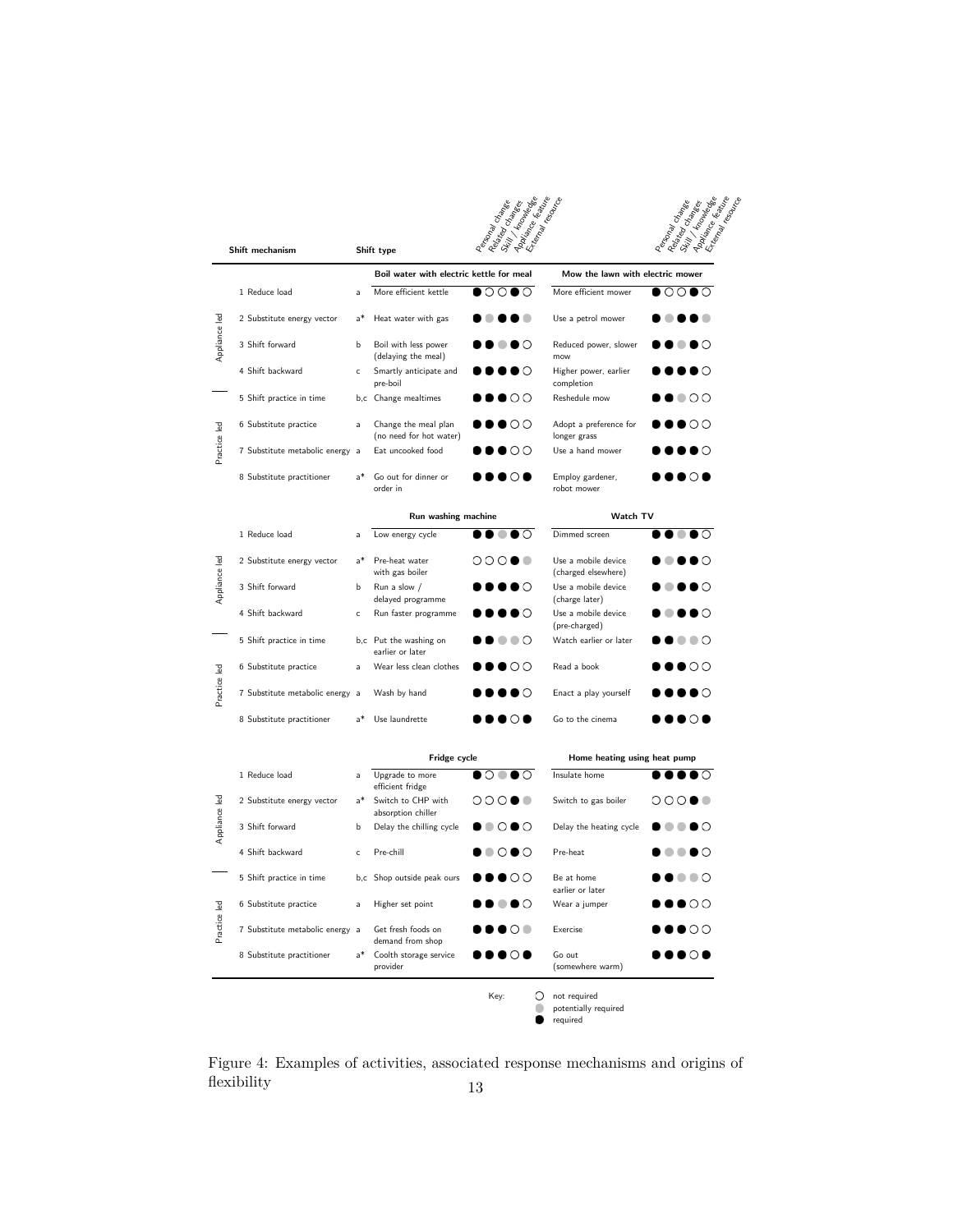such as an external service provider are captured in the last column under *external resources*.

The allocation of markers is intended to be illustrative and is no judgement whether such changes are easy or difficult to achieve, nor whether these changes are likely to be realised.

The table does highlight the breadth of conditions associated with most response mechanisms. Nearly all responses have some bearing on the individual involved. The exceptions are substitutions of energy vector, where a multi-fuel appliance could switch from one source of energy to another, without any noticeable change to the service provision. However, this response is only possible when redundancy has been built into the appliance and its supporting infrastructure is available. In most cases this will incur additional costs and reduce utilisation.

## **3 Discussion**

The comparison of supply and demand side flexibility, while fundamentally different in nature, still reveals some parallels. In both cases an element of redundancy or overcapacity appears to play an important role in facilitating flexibility. In order to deliver flexibility tolerances are required and other costs are incurred in diverse locations.

### **3.1 The cost of flexiblity**

Flexibility requires some degree of redundancy or spare capacity, which can put it add odds with objectives of efficiency or utilisation. The cost of flexibility is often not incurred at the time of 'use', but is a rather persistent capacity. Redundant systems of provision need to be invested in and maintained to be available when flexibility is required. This redundancy extends to space, time, material good, as well as skills and knowledge.

### **3.2 Tensions between efficiency and flexibility**

Efficiency measures were behind most responses delivering 'load reductions' and provide a sustained means to reduce peak demand in particular. In other examples, such as the 'smart kettle', efficiency can be directly at odds with flexibility. Owning multiple appliances, capable of using different forms of primary energy, increases flexibility, but is less efficient in terms of cost and space allocation. This tension can also be translated to everyday activities. A very efficient use of time, with little slack or contingencies, is likely to offer fewer opportunities for responsiveness.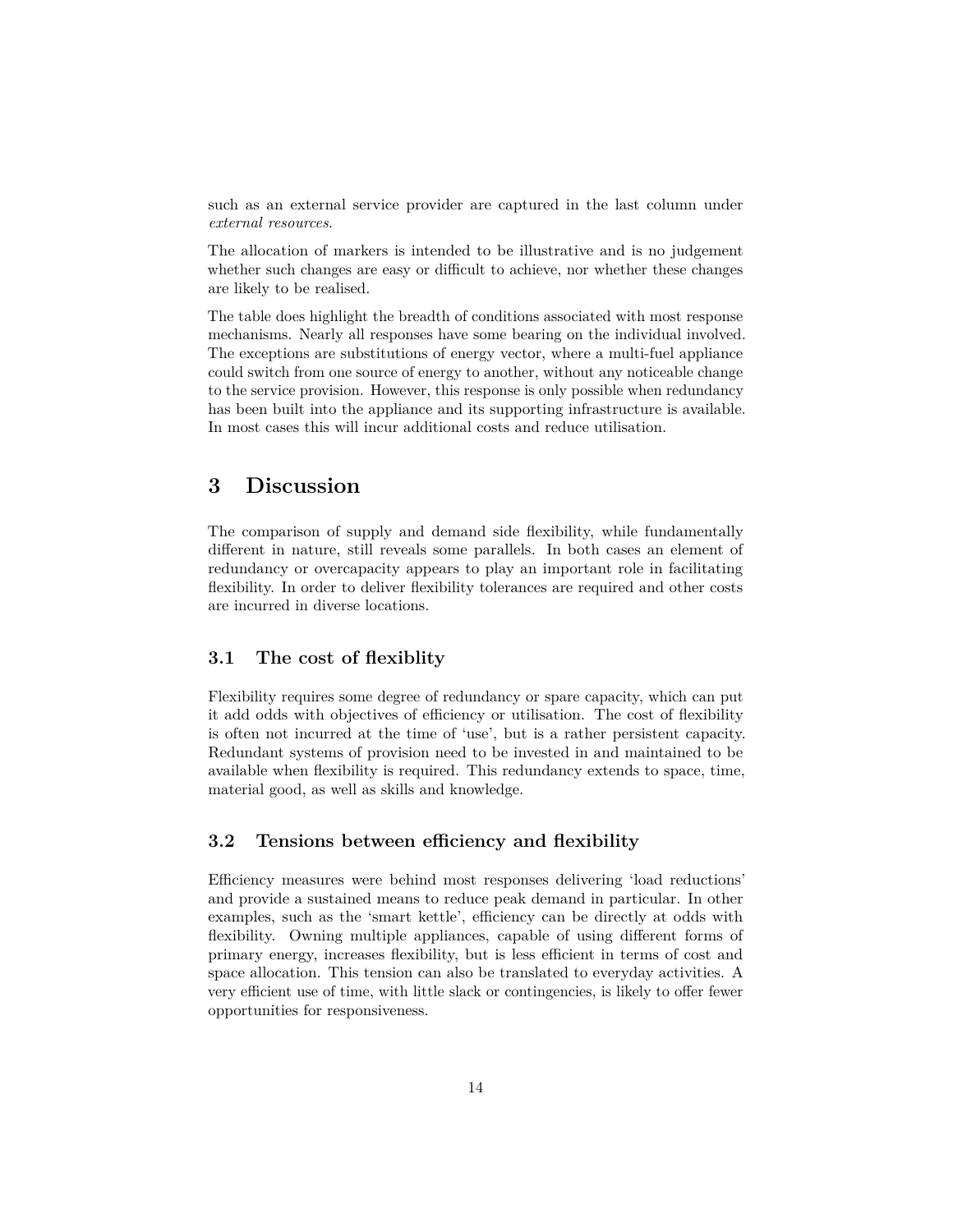### **3.3 Observing flexibility**

Flexibility is a dynamic property and therefore more difficult to measure than static features of a system. Power stations and storage units have well characterised ramping properties, which are understood based on extensive development and experimentation.

Flexibility on the demand side is arguably more complex and less experience has been gained in its 'use'. Time of use tariffs have been deployed to observe responses in load (CER 2011,Bulkeley et al. (2014)). Typical peak reduction are around 5% on average, but with large variations between studies (Parrish, Heptonstall, and Gross 2016). It remains unclear which of the mechanisms in Table 1 is at work when such changes are observed, making it harder to appreciate whether the price incentives are effective and what measures could encourage better responses.

Torriti et al. (2015) developed an approach to infer flexibility from time use data. Five indices of synchronisation, variation, non-shared activities, occupancy and spatial mobility are combined into a single 'Flexibility index'.

Time use data relies on self reported activity diaries, spanning one or two days per individual. Such data give rich insights into the distribution of activities within a population. The relationship between the number of reported activities, which forms the bases of the 'variation' component of the flexibility index, and the ability to change such activities is not necessarily a simple one.

Synchronisation of activities between individuals (joint meals) and whole societies (working and schooling hours) play an important role in shaping the profiles of energy use (Shove, Pantzar, and Watson (2012)). This can act as a barrier to flexibility (negotiation new meal times with others, who in turn have a cascade of implications to consider) or be a powerful amplifier to collective changes (daylight saving time, flexible working hours).

As a dynamic property, it is therefore at times of change that flexibility reveals itself. This change can be longer term, such as the response to the emergence of smart phones and their impact on TV watching routines. Or it can be short term, such as the response to an emergency.

Both cases reveal a 'response' to an 'intervention'. In the light of the breadth of response mechanisms in Table 1, a great many interventions may need to be tested to gain an appreciation of the dynamics underlying them. The observation would need to be significantly more sophisticated than mere load data. Activities form an important additional insight, which could be further enhanced by an understanding of the origins (i.e. cost bearers) of a response and how their presence or absence shape the availability of flexibility.

This is to say, not only the observable responses should be focus of investigation, but the multitude of capacities and conditions that are required to be in place for flexibility to become forthcoming.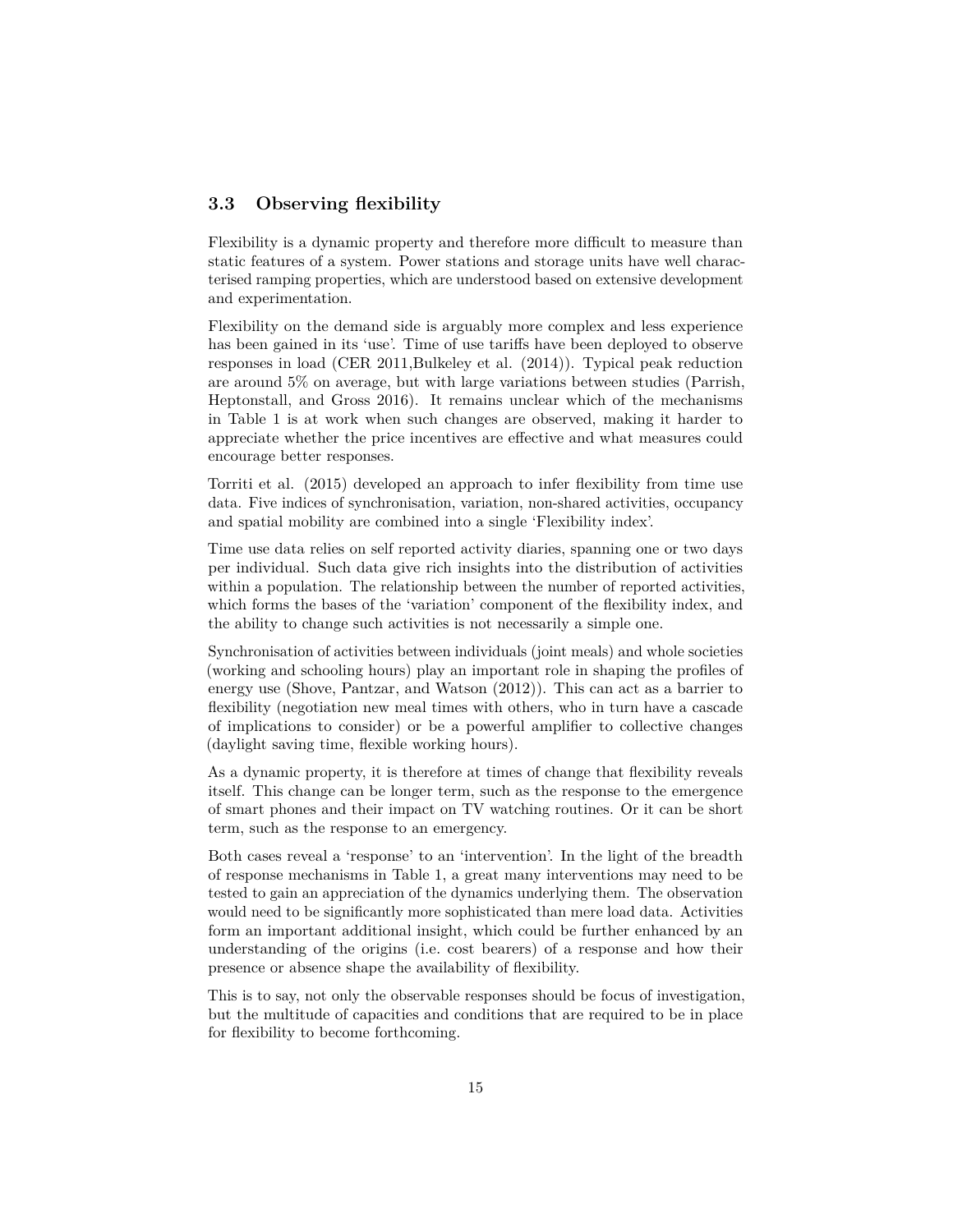## **4 Conclusions**

This paper reviewed mechanisms by which flexibility is provided on the supply and demand side. While fundamentally different in nature, very similar capacities are required for both. These extend well beyond the 'operational costs' targeted with price based mechanisms.

Conditions for flexibility included:

- (Over-) capacity in infrastructure and material assets
- Tolerances (physical, personal and inter-personal)
- Skills and knowledge

Eight distinct mechanisms for providing demand side flexibility have been identified. Across all of them flexibility is found to be deeply bound up with practitioners, even in cases where automation is thought to take full agency of response management. Most forms of demand side flexibility further have repercussions beyond the individual 'being flexible'. They draw on a wide range of capacities, including time and space shared with others, which has to be negotiated as part of everyday life.

Some of the responses are therefore unlikely to be enabled by tariff structures alone. Load shifting of washing machines was shown to potentially be inhibited by the noise level of the appliance or the way it handles wet clothes after the cycle. Neither of which are influenced by electricity price signals.

Offering flexibility has been shown to have opportunity costs. If it is used for one purpose, it cannot be used for another, competing purpose. This tension places demand response at the heart of everyday activities and inter-personal arrangements.

We discussed the implications for the observation of flexibility and concluded that flexibility is a dynamic property, which can only be observed through time and in conditions of change. It may therefore be unavoidable to perform trials in which large group sizes are exposed to differing conditions, if relatively weak responses are to be captured reliably.

Analysis of flexibility is made more challenging by the range of possible responses. As the contribution from each mechanism can be relatively small, it is even more important for studies wishing to expose their relevance to be performed at the appropriate scale. Greater emphasis in research on the dynamics that enable and inhibit flexibility, grounded in a more activity centred perspective, rather than focusing on the responses observed in load profiles alone, may therefore yield valuable insights into the potential for demand side flexibility.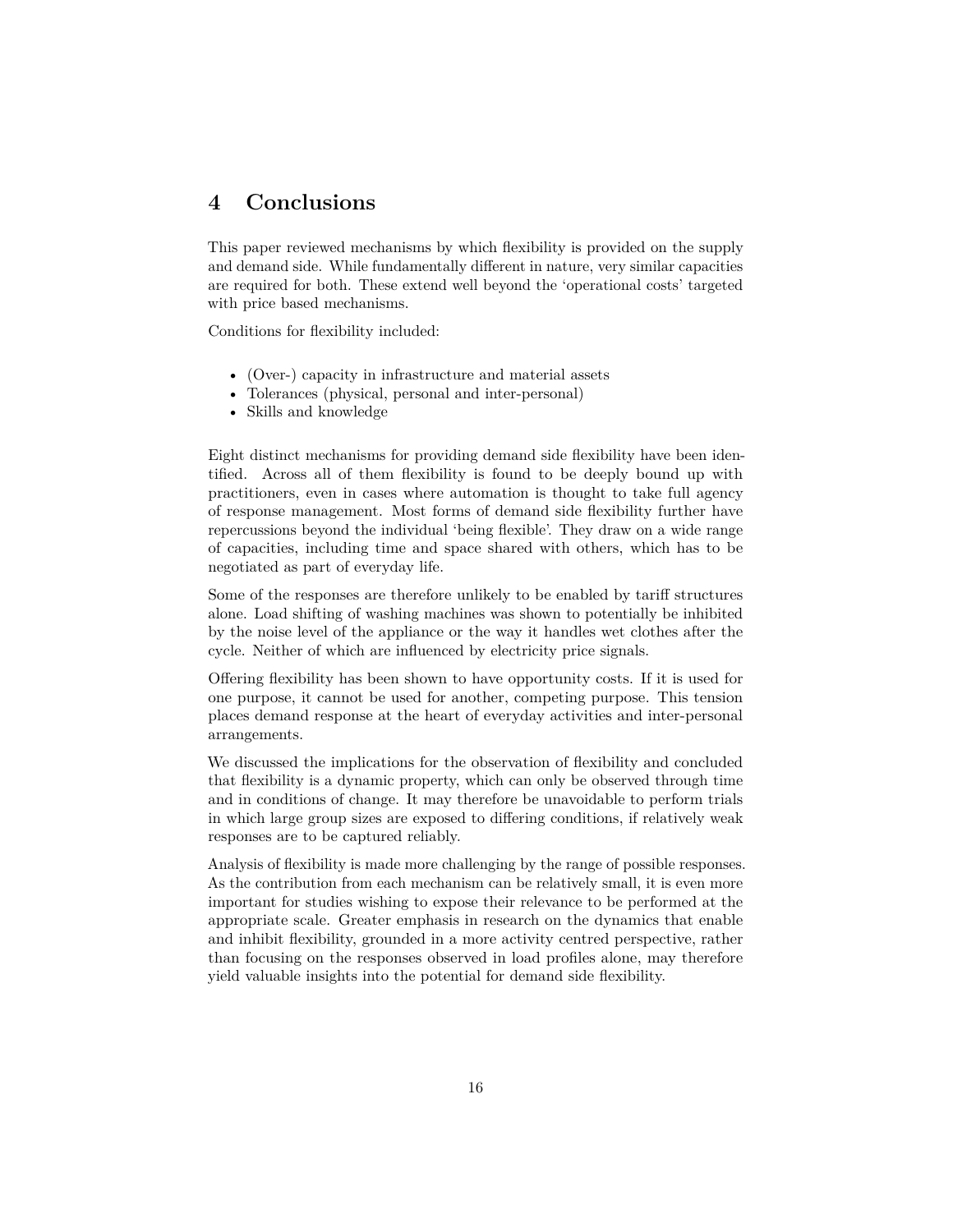## **Acknowledgement**

This work was supported by the Engineering and Physical Sciences Research Council (EPSRC) grant number EP/M024652/1.

## **References**

Boardman, Brenda. 2014. "Low-Energy Lights Will Keep the Lights on." *Carbon Management* 5 (4). Taylor & Francis: 361–71.

Bulkeley, Harriet, Sandra Bell, Steve Lyon, Gareth Powells, Ellis Judson, and David Lynch. 2014. "Customer-Led Network Revolution." Social Science Research report CLNR-L052 CLNR-L052. Durham University.

CER. 2011. "Electricity Smart Metering Customer Behaviour Trials Findings Report." Information Paper CER11080a. The Commission for Energy Regulation.

Darby, Sarah J., and Eoghan McKenna. 2012. "Social Implications of Residential Demand Response in Cool Temperate Climates." *Energy Policy* 49 (0): 759–69. doi[:10.1016/j.enpol.2012.07.026.](http://dx.doi.org/10.1016/j.enpol.2012.07.026) [http://www.sciencedirect.com/science/article/](http://www.sciencedirect.com/science/article/pii/S0301421512006076) [pii/S0301421512006076.](http://www.sciencedirect.com/science/article/pii/S0301421512006076)

Grünewald, Philipp. 2015. "Measuring and Evaluating Time-Use and Electricity-Use Relationships (METER)." Early Career Fellowship Ref. EP/M024652/1. Engineering; Physical Sciences Research Council (EPSRC).

Grünewald, Philipp, and Jacopo Torriti. 2013. "Demand Response from the Non-Domestic Sector: early UK Experiences and Future Opportunities." *Energy Policy* 61 (0): 423–29.

McKenna, Eoghan, Philipp Grünewald, and Murray Thomson. 2014. "Going with the Wind: temporal Characteristics of Potential Wind Curtailment in Ireland in 2020 and Opportunities for Demand Response." *IET Renewable Power Generation*, 1–12.

Parrish, Bryony, Phil Heptonstall, and Rob Gross. 2016. "The Potential for UK Residential Demand Side Participation." System Architecture Challenges: Supergen+ for HubNet. ICEPT, Imperial College London.

Roscoe, A.J., and G. Ault. 2010. "Supporting High Penetrations of Renewable Generation via Implementation of Real-Time Electricity Pricing and Demand Response." *Renewable Power Generation, IET* 4 (4): 369–82. doi[:10.1049/iet](http://dx.doi.org/10.1049/iet-rpg.2009.0212)[rpg.2009.0212.](http://dx.doi.org/10.1049/iet-rpg.2009.0212)

Schallenberg, R.H. 1981. "The Anomalous Storage Battery: An American Lag in Early Electrical Engineering." *Technology and Culture* 22 (4). JSTOR: 725–52.